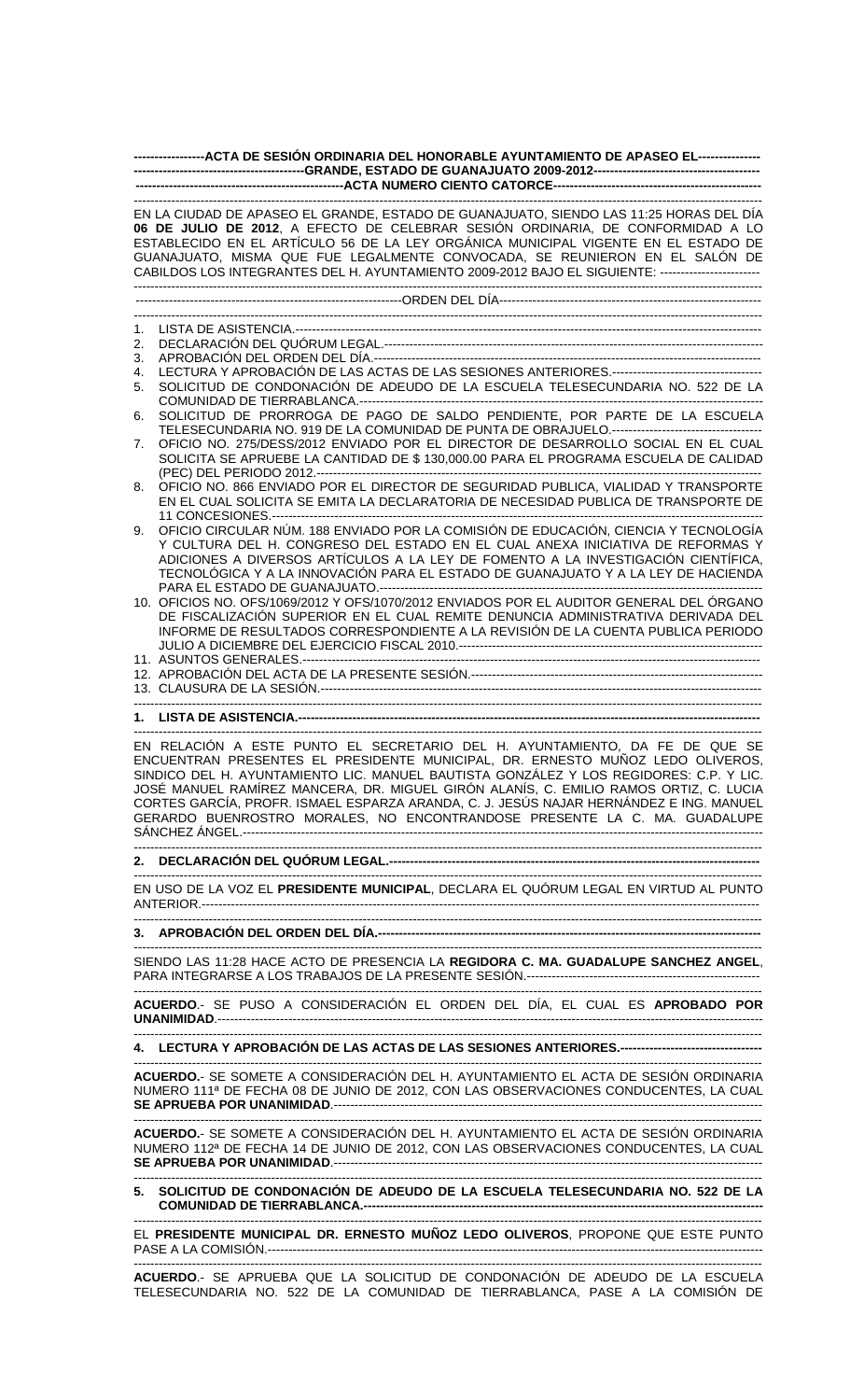EDUCACIÓN, CULTURA, RECREACIÓN Y DEPORTE PARA SU ANÁLISIS Y POSTERIOR DICTAMEN. **SE APRUEBA POR UNANIMIDAD**.------------------------------------------------------------------------------------------------------------

## ------------------------------------------------------------------------------------------------------------------------------------------------------- **6. SOLICITUD DE PRORROGA DE PAGO DE SALDO PENDIENTE, POR PARTE DE LA ESCUELA TELESECUNDARIA NO. 919 DE LA COMUNIDAD DE PUNTA DE OBRAJUELO.----**

------------------------------------------------------------------------------------------------------------------------------------------------------- EL **REGIDOR PROFR. ISMAEL ESPARZA ARANDA**, HACE EL COMENTARIO DE QUE ESTE PUNTO YA PASO A COMISIÓN DE EDUCACIÓN Y ESTA DICTAMINO Y PREGUNTA POR CUANTO TIEMPO SERIA LA PRORROGA.----------------

------------------------------------------------------------------------------------------------------------------------------------------------------- **ACUERDO**.- SE APRUEBA QUE LA SOLICITUD DE PRORROGA DE PAGO DE SALDO PENDIENTE, POR PARTE DE LA ESCUELA TELESECUNDARIA NO. 919 DE LA COMUNIDAD DE PUNTA DE OBRAJUELO, PASE A LA COMISIÓN DE EDUCACIÓN, CULTURA, RECREACIÓN Y DEPORTE PARA SU ANÁLISIS Y POSTERIOR DICTAMEN. **SE APRUEBA POR UNANIMIDAD**.-----------------------------------------------------------------

------------------------------------------------------------------------------------------------------------------------------------------------------- **7. OFICIO NO. 275/DESS/2012 ENVIADO POR EL DIRECTOR DE DESARROLLO SOCIAL EN EL CUAL SOLICITA SE APRUEBE LA CANTIDAD DE \$ 130,000.00 PARA EL PROGRAMA ESCUELA DE CALIDAD (PEC) DEL PERIODO 2012.---**

------------------------------------------------------------------------------------------------------------------------------------------------------- **ACUERDO**.- SE AUTORIZA EL RECURSO ECONÓMICO DEL PROGRAMA ESCUELA DE CALIDAD (PEC) DEL EJERCICIO 2012, POR UN IMPORTE DE \$ 130,000.00 (CIENTO TREINTA MIL PESOS 00/100M.N.) QUE DEBEN DISTRIBUIRSE EN 9 ESCUELAS QUE ESTÁN DIVIDIDAS EN 2 CANTIDADES DE IMPORTE QUE SON LOS SIGUIENTES: 1. 8 ESCUELAS ORGANIZACIÓN COMPLETA IMPORTE TOTAL DE \$ 120,000.00 Y 2. 1 ESCUELA MULTIGRADO IMPORTE TOTAL DE \$ 10,000.00 **SE APRUEBA POR UNANIMIDAD**.-------------

------------------------------------------------------------------------------------------------------------------------------------------------------- **8. OFICIO NO. 866 ENVIADO POR EL DIRECTOR DE SEGURIDAD PUBLICA, VIALIDAD Y TRANSPORTE EN EL CUAL SOLICITA SE EMITA LA DECLARATORIA DE NECESIDAD PUBLICA DE TRANSPORTE DE 11 CONCESIONES.---**

------------------------------------------------------------------------------------------------------------------------------------------------------- LA **REGIDORA C. LUCIA CORTES GARCÍA**, PREGUNTA SI TODAS ESTAS SOLICITUDES YA TIENEN UN ESTUDIO TÉCNICO.-----

------------------------------------------------------------------------------------------------------------------------------------------------------- **ACUERDO**.- El Ayuntamiento de Apaseo el Grande, con fundamento en lo establecido en los artículos 115 fracción III inciso I) de la Constitución Política de los Estados Unidos Mexicanos; 117 fracción III inciso i)de la Constitución Política del Estado de Guanajuato, 141 fracción IX, 142 fracción II y 152 A, 153, 155 fracción I de la Ley Orgánica Municipal para el Estado de Guanajuato; 1, 6, 8, 12, 22, 73 fracción III, 77 fracción I inciso B), 79, 88, 89 fracción II, 90, 92 95, 96 fracciones II y III, 106 de la Ley de Tránsito y Transporte del Estado de Guanajuato; 106, 109 y 110 de su Reglamento de Transporte; 11, 12 fracción II, 13 fracción V, 25 del Reglamento de Transporte de Apaseo el Grande, Gto.; 26 del Reglamento Interior del H. Ayuntamiento de Apaseo el Grande, Gto., en sesión ordinaria número Ciento Catorce de fecha 06 de Julio de 2012, aprobó la declaratoria de necesidad de servicio público de transporte de personas en la modalidad de suburbano.

# **C O N S I D E R A N D O**

- 1 Es competencia del H. Ayuntamiento de Apaseo el Grande, Guanajuato, la prestación del servicio público de transporte en su modalidad de suburbano, pudiendo ejercer dicha atribución, entre otras formas, mediante el otorgamiento de concesiones en los términos del artículo 73 fracción III de la Ley de Tránsito y Transporte del Estado de Guanajuato y 153 de la Ley Orgánica Municipal.
- II. Para hacer uso de las vías públicas terrestres del Municipio, con objeto de prestar entre otros, el servicio de transporte de personas de competencia Municipal, se requiere de una concesión otorgada por el Ayuntamiento en los términos del artículo 88 de la Ley de Tránsito y Transporte del Estado de Guanajuato y 155 de la Ley Orgánica Municipal.
- III. De conformidad con lo dispuesto por los artículos 74 fracción I y 80 de la Ley de Tránsito y Transporte del Estado de Guanajuato y 16 fracciones I y II de su Reglamento de Transporte, se considera Servicio Público de Transporte de Personas, el que se lleva a cabo de manera continua, uniforme, regular y permanente en las vías públicas del Municipio, para satisfacer una necesidad colectiva, destinado a dar un servicio a las personas entre puntos diversos, mediante la utilización de vehículos con las características básicas de comodidad, seguridad e higiene para la prestación del servicio que es de interés público.
- IV. Para el otorgamiento de una concesión del servicio público de transporte de personas en su modalidad de urbano y suburbano, se requiere que la autoridad municipal realice los estudios técnicos para detectar de manera oportuna las necesidades de transporte que se vayan presentando y que justifiquen el establecimiento de nuevos servicios o el aumento de los ya existentes y se sujeten a los requisitos y procedimiento establecidos en los artículos 155 y 156 de la Ley Orgánica Municipal; 96 de la Ley de Tránsito y Transporte del Estado de Guanajuato, y 109 y 110 de su Reglamento de Transporte; y 25 del Reglamento Municipal.
- V. Para efecto de lo anterior, cumpliendo lo previsto por el párrafo segundo de la fracción I del artículo 96 de la Ley de Tránsito y Transporte del Estado de Guanajuato, la Dirección de Seguridad Pública, Vialidad y Transporte de Apaseo el Grande, Guanajuato, llevó a cabo el estudio técnico específico para conocer y medir con precisión la necesidad pública de transporte de personas en las modalidades de suburbano, considerando las rutas en que actualmente se está prestando el servicio a través de concesiones y permisos eventuales, y mediante los cuales se ha venido cubriendo la necesidad del servicio de transporte de pasajeros en el Municipio.
- VI. Es de orden público y de interés social el servicio público de transporte de personas en la modalidad de suburbano, pues los usuarios del servicio requieren trasladarse de manera cómoda segura, rápida, eficiente y con higiene entre los diferentes destinos.
	- VII. Para asegurar la prestación del servicio público de transporte en las condiciones y con las características requeridas por la población, es necesario que las personas físicas y jurídicas colectivas de nacionalidad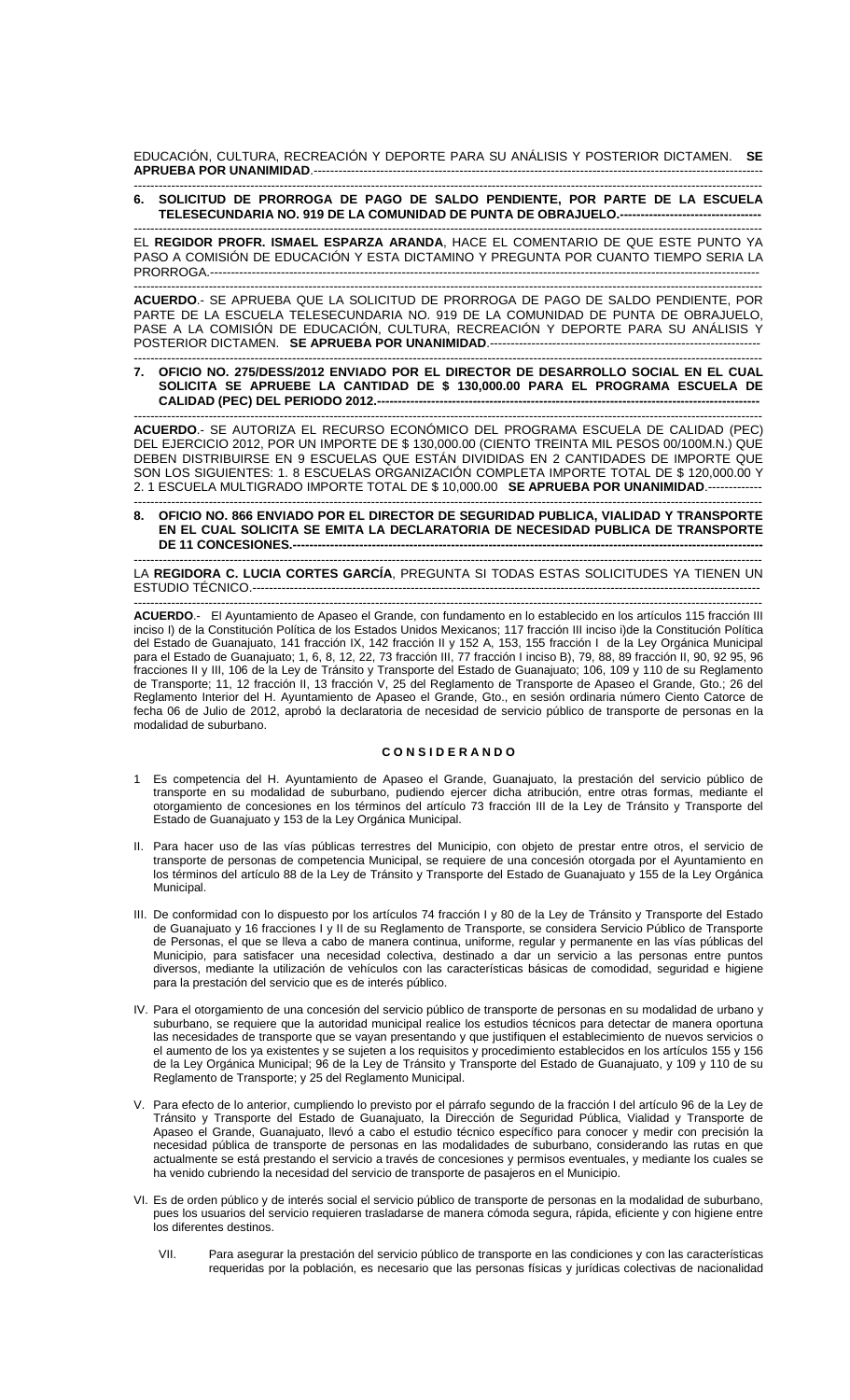mexicana interesadas en obtener una concesión, sean capaces de brindar seguridad y comodidad en la prestación del servicio; así como demostrar la capacidad técnica, material, legal y financiera necesarias.

VIII. Que mediante los estudios técnicos que se realizaron en fecha 18 de junio del 2012, por la Dirección de Seguridad Pública, Vialidad y Transporte, se solicitó de éste cuerpo colegiado, la emisión de la declaratoria, la convocatoria relativas para el concesionamiento del servicio público de referencia en las siguientes rutas:

| <b>RUTA</b>                                                  | <b>MODALIDAD</b> | CANTIDAD DE<br><b>UNIDADES</b> | <b>TIPO</b>    |
|--------------------------------------------------------------|------------------|--------------------------------|----------------|
| LA NORITA - LIMITES DEL ESTADO DE<br>QUERETARO               | <b>SUBURBANO</b> | 5 CINCO                        | <b>OMNIBUS</b> |
| FUENTES DE BALVANERA - LIMITES DEL<br>ESTADO DE QUERÉTARO    | <b>SUBURBANO</b> | 4 CUATRO                       | <b>OMNIBUS</b> |
| DE.<br>LIMITES DEL ESTADO<br>CASTILLO<br>$\sim$<br>QUERETARO | <b>SUBURBANO</b> | 2 DOS                          | <b>OMNIBUS</b> |

## Con las siguientes características:

Modalidad del servicio: Servicio Público de Transporte de personas en ruta fija en su modalidad de suburbano.

Días y horarios de servicio: Todos los días de lunes a domingo en los horarios que señale la autoridad competente, y

Duración de la concesión: 15 años.

- IX Que es de interés social y queda justificada la necesidad de incrementar la prestación del servicio público de transporte de personas en la multicitada modalidad, pues resulta cierto que se trata de una demanda de la población, que debido al crecimiento de los núcleos poblacionales, a su infraestructura urbana y a la diversificación de los centro de trabajo, comerciales y de esparcimiento, los usuarios del servicio requieren trasladarse de manera rápida, eficiente y cómoda entre los diferentes puntos que implican dichos destinos.
- IX. Que para asegurar la prestación del servicio en las condiciones y con las características solicitadas por la población se requiere la inserción, por parte de los aspirantes a concesionarios, de unidades capaces de soportar en potencia, comodidad, seguridad y rendimiento dicha prestación del servicio; es menester así mismo, contar con operadores técnicamente capacitados y que, invariablemente cuenten con los documentos legales y administrativos que avalen dichas capacidades y les autoricen a conducir los vehículos afectados al servicio; es el servicio y servicios adicionales de valor agregado que no solamente les permitan una mayor competitividad, sino les coloquen en la preferencia de la población. Finalmente, es de primordial importancia que los concesionarios cuenten con una visión de futuro, previsores tanto de las demandas de su mercado, como de su desarrollo económico y administrativo, que les permita mantener estándares de calidad en el servicio y la manutención de un medio de subsistencia digno y rentable.
- XI Que resulta indispensable llevar a cabo un proceso de concesionamiento que tenga como ejes rectores la transparencia, la imparcialidad y el apego estricto a la legalidad, susceptible de ser evaluado y supervisado durante su desarrollo, para vigilar el cumplimiento de la normativa de la materia, evitar el uso de prácticas ilícitas, así como para erradicar la intervención de personas ajenas al proceso y la discrecionalidad al momento de la toma de decisiones.

En virtud de lo anterior el ciudadano Doctor ERNESTO MUÑOZ LEDO OLIVEROS, Presidente Municipal de Apaseo el Grande, Gto., emite la siguiente

## **DECLARATORIA DE NECESIDAD PÚBLICA PARA EL SERVICIO PÚBLICO DE TRANSPORTE DE PERSONAS EN RUTA FIJA, EN SU MODALIDAD DE SUBURBANO AMAPG/DSPVT/SUBURBANO/001/2012**

**PRIMERO.-** El Estudio Técnico para determinar la necesidad del Servicio Público de Transporte de Personas en ruta fija en la Modalidad de Suburbano en las rutas La Norita – límites con el Estado de Querétaro, Fuentes de Balvanera – límites con el Estado de Querétaro, Castillo - límites con el Estado de Querétaro, cumple con los requerimientos previstos en la fracción I del artículo 96 de la Ley de Tránsito y Transporte del Estado de Guanajuato.

De dicho estudio técnico se desprenden las siguientes conclusiones:

- 1. Que las autoridades municipales de Apaseo el Grande, en materia de transporte público tienen plena facultad para conocer de las necesidades que de dicho servicio tengan los habitantes del fraccionamiento Fuentes de Balvanera, la comunidad de La Norita y Castillo, por estar ubicados estos asentamientos humanos en el territorio de su jurisdicción y pueden resolver en consecuencia en beneficio de aquellos.
- 2. Que el actual servicio público de transporte en ruta fija en la modalidad de suburbano que se presta al fraccionamiento Fuentes de Balvanera y en las comunidades de La Norita y Castillo no satisface los requerimientos de calidad, puntualidad y seguridad establecidos por la normatividad de la materia.
- 3. Que las rutas concesionadas en estas tres localidades no se trabajan tal como están autorizadas.
- 4. Que la necesidad de transportación de los habitantes de las localidades de la zona bajo estudio rebasa la capacidad del actual concesionario.
- 5. Que para satisfacer la necesidad del servicio de movilidad de los habitantes del fraccionamiento Fuentes de Balvanera, se propone que se inicie el procedimiento de otorgamiento de concesiones establecido en el artículo 96 de la Ley de Tránsito y Transporte del Estado de Guanajuato, y en los artículos 25 a 35 del Reglamento de Transporte del Municipio de Apaseo el Grande, Gto., para explotar con 4 cuatro vehículos más el servicio público de transporte de personas en ruta fija en la modalidad de suburbano, en la ruta Fraccionamiento Fuentes de Balvanera – límites con el Estado de Querétaro.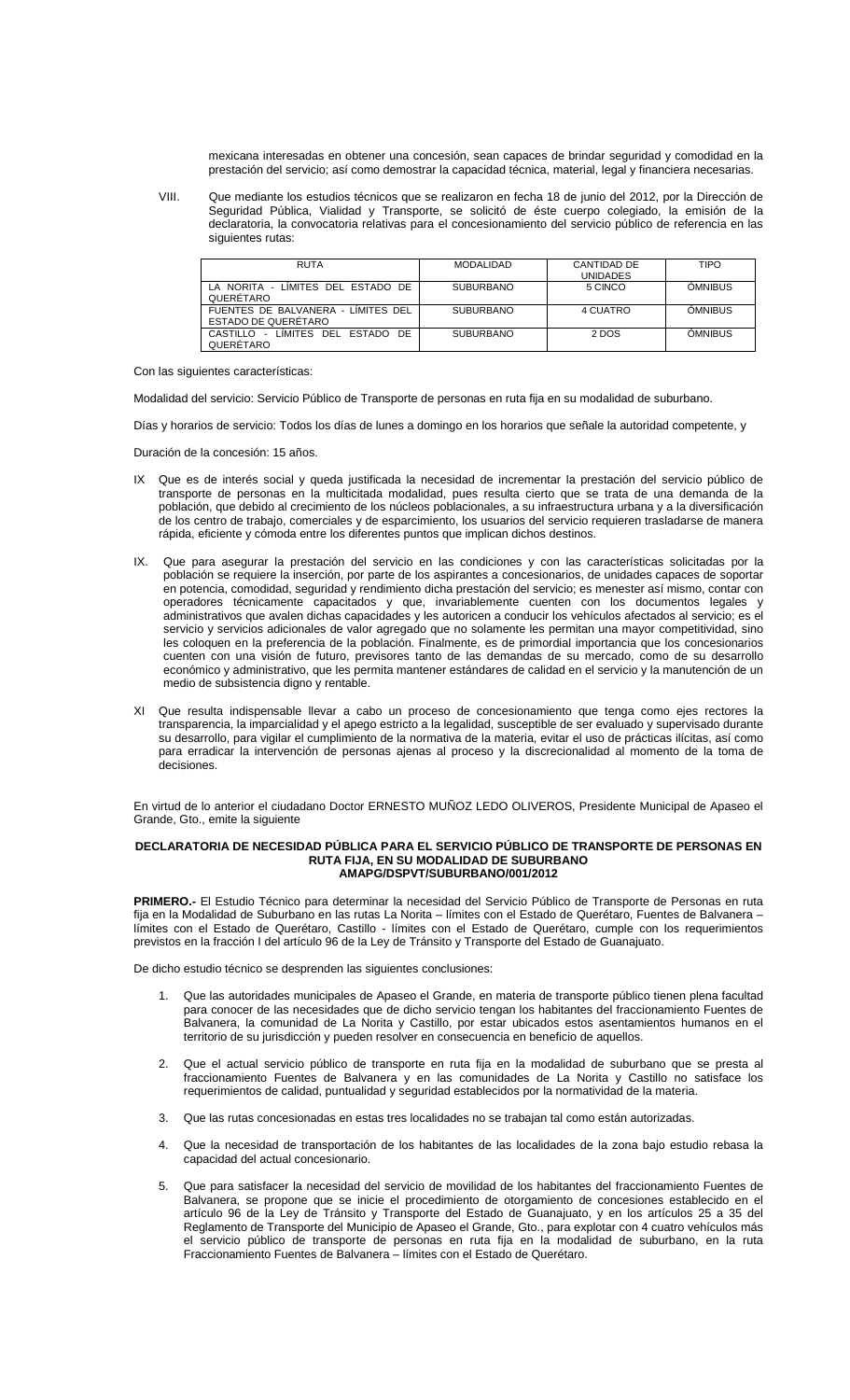- 6. Que para satisfacer la necesidad del servicio de movilidad de los habitantes de la comunidad de La Norita, se propone que se inicie el procedimiento de otorgamiento de concesiones, establecido en el artículo 96 de la Ley de Tránsito y Transporte del Estado de Guanajuato, y en los artículos 25 a 35 del Reglamento de Transporte del Municipio de Apaseo el Grande, Gto., para explotar con 5 cinco vehículos el servicio público de transporte de personas en ruta fija en la modalidad de suburbano, en la ruta La Norita – límites con el Estado de Querétaro.
- 7. Que para satisfacer la necesidad del servicio de movilidad de los habitantes de la comunidad de Castillo, se propone que se inicie el procedimiento de otorgamiento de concesiones, establecido en el artículo 96 de la Ley de Tránsito y Transporte del Estado de Guanajuato, y en los artículos 25 a 35 del Reglamento de Transporte del Municipio de Apaseo el Grande, Gto., para explotar con 2 vehículos el servicio público de transporte de personas en ruta fija en la modalidad de suburbano, en la ruta Castillo – límites con el Estado de Querétaro.
- 8. Que la aplicación de las alternativas propuestas resulta rentable como se demuestra en este estudio.
- 9. Que con fundamento en el artículo 96 de la Ley de Tránsito y Transporte del Estado de Guanajuato y en el artículo 25 del Reglamento de Transporte del Municipio de Apaseo el Grande, Gto., y con la finalidad de satisfacer las necesidades de transporte eventual, emergente o extraordinarias detectadas en el fraccionamiento Fuentes de Balvanera, ya que se rebasa la capacidad del concesionario de esa ruta, se otorguen 4 concesiones para un vehículo cada una, para explotar el servicio público de transporte de personas en ruta fija en la modalidad de suburbano en la ruta Fraccionamiento Fuentes de Balvanera – límites con el Estado de Querétaro.
- 10. Que con fundamento en artículo 96 de la Ley de Tránsito y Transporte del Estado de Guanajuato y en el artículo 25 del Reglamento de Transporte del Municipio de Apaseo el Grande, Gto., y con la finalidad de satisfacer las necesidades de transporte eventual, emergente o extraordinarias detectadas en la comunidad de La Norita, ya que se rebasa la capacidad del concesionario de esa ruta, se otorguen 5 cinco concesiones para un vehículo cada una, para explotar el servicio público de transporte de personas en ruta fija en la modalidad de suburbano en la ruta La Norita– límites con el Estado de Querétaro.
- 11. Que con fundamento en artículo 96 de la Ley de Tránsito y Transporte del Estado de Guanajuato y en el artículo 25 del Reglamento de Transporte del Municipio de Apaseo el Grande, Gto., y con la finalidad de satisfacer las necesidades de transporte eventual, emergente o extraordinarias detectadas en la comunidad de Castillo, ya que se rebasa la capacidad del concesionario de esa ruta, se otorguen 2 concesiones para un vehículo cada una, para explotar el servicio público de transporte de personas en ruta fija en la modalidad de suburbano en la ruta Castillo – límites con el Estado de Querétaro.

**SEGUNDO.-** Se declara que existe necesidad pública para el servicio público de transporte de personas, en ruta fija en su modalidad de suburbano, en las siguientes rutas y por las unidades señaladas en la siguiente tabla:

| <b>RUTA</b>                                                 | <b>MODALIDAD</b> | CANTIDAD DE UNIDADES | TIPO           |
|-------------------------------------------------------------|------------------|----------------------|----------------|
| Estado de<br>Norita<br>del<br>límites<br>La                 | <b>SUBURBANO</b> | 5 CINCO              | <b>OMNIBUS</b> |
| Querétaro                                                   |                  |                      |                |
| del<br>Fuentes de Balvanera - límites                       | <b>SUBURBANO</b> | 4 CUATRO             | <b>OMNIBUS</b> |
| Estado de Querétaro                                         |                  |                      |                |
| límites<br>Castillo<br><b>Estado</b><br>del<br>de<br>$\sim$ | <b>SUBURBANO</b> | 2 DOS                | ÓMNIBUS        |
| Querétaro                                                   |                  |                      |                |

**TERCERO.-** De conformidad con las rutas que se detallan en el cuadro anterior, se requiere otorgar la cantidad de concesiones necesarias en cada una de las tres rutas, para la prestación del servicio público de transporte de personas en ruta fija en su modalidad de suburbano, a quienes cumplan con los requisitos calificados para la prestación de dicho servicio o en caso de empate a quien resulte beneficiado en el sorteo respectivo, de conformidad a lo establecido por la Ley de Tránsito y Transporte del Estado en su artículo 96 bis y se le emita por parte del H. Ayuntamiento la resolución positiva correspondiente.

**CUARTO.-** Conforme a los resultados del Estudio Técnico realizado por la Dirección de Seguridad Pública, Vialidad y Transporte de Apaseo el Grande, Gto., para conocer y medir la necesidad pública de transporte en la modalidad de suburbano, la intensidad de la demanda de transporte público de personas en los diversos destinos y rutas referidas en dicho estudio, se justifica la necesidad de otorgar 8 concesiones con una duración de 15 años, para prestar el servicio público de transporte de personas en su modalidad de suburbano, repartidas conforme a la descripción contenida en la tabla que se muestra en supralíneas.

**QUINTO**.- La prestación del servicio público de transporte de personas en su modalidad de Suburbano cuya necesidad es declarada, se ajustará a lo dispuesto en la Ley de Tránsito y Transporte del Estado de Guanajuato, al Reglamento de Transporte del Municipio de Apaseo el Grande, Gto., y a los términos y condiciones que establezca el H. Ayuntamiento de este Municipio, a la Dirección de Seguridad Pública, Vialidad y Transporte, y al título concesión correspondiente.

**SEXTO.-** Con fundamento en lo previsto por el artículo 155 fracción II, 13 fracción VII del Reglamento de Transporte para el Municipio de Apaseo el Grande, Gto., publíquese la presente Declaratoria de Necesidad Pública de Transporte en el Periódico Oficial del Gobierno del Estado, por dos veces consecutivas y por una ocasión en algún periódico que circule en el Municipio de Apaseo el Grande, Gto. **SE APRUEBA POR UNANIMIDAD**.-------------------------------------------

------------------------------------------------------------------------------------------------------------------------------------------------------- **9. OFICIO CIRCULAR NUM. 188 ENVIADO POR LA COMISIÓN DE EDUCACIÓN, CIENCIA Y TECNOLOGÍA Y CULTURA DEL H. CONGRESO DEL ESTADO EN EL CUAL ANEXA INICIATIVA DE REFORMAS Y ADICIONES A DIVERSOS ARTÍCULOS A LA LEY DE FOMENTO A LA INVESTIGACIÓN CIENTÍFICA, TECNOLÓGICA Y A LA INNOVACIÓN PARA EL ESTADO DE GUANAJUATO Y A LA LEY DE HACIENDA PARA EL ESTADO DE GUANAJUATO.--**

------------------------------------------------------------------------------------------------------------------------------------------------------- **ACUERDO**.- SE APRUEBA QUE EL OFICIO CIRCULAR NÚM. 188 ENVIADO POR LA COMISIÓN DE EDUCACIÓN, CIENCIA Y TECNOLOGÍA Y CULTURA DEL H. CONGRESO DEL ESTADO EN EL CUAL ANEXA INICIATIVA DE REFORMAS Y ADICIONES A DIVERSOS ARTÍCULOS A LA LEY DE FOMENTO A LA INVESTIGACIÓN CIENTÍFICA, TECNOLÓGICA Y A LA INNOVACIÓN PARA EL ESTADO DE GUANAJUATO Y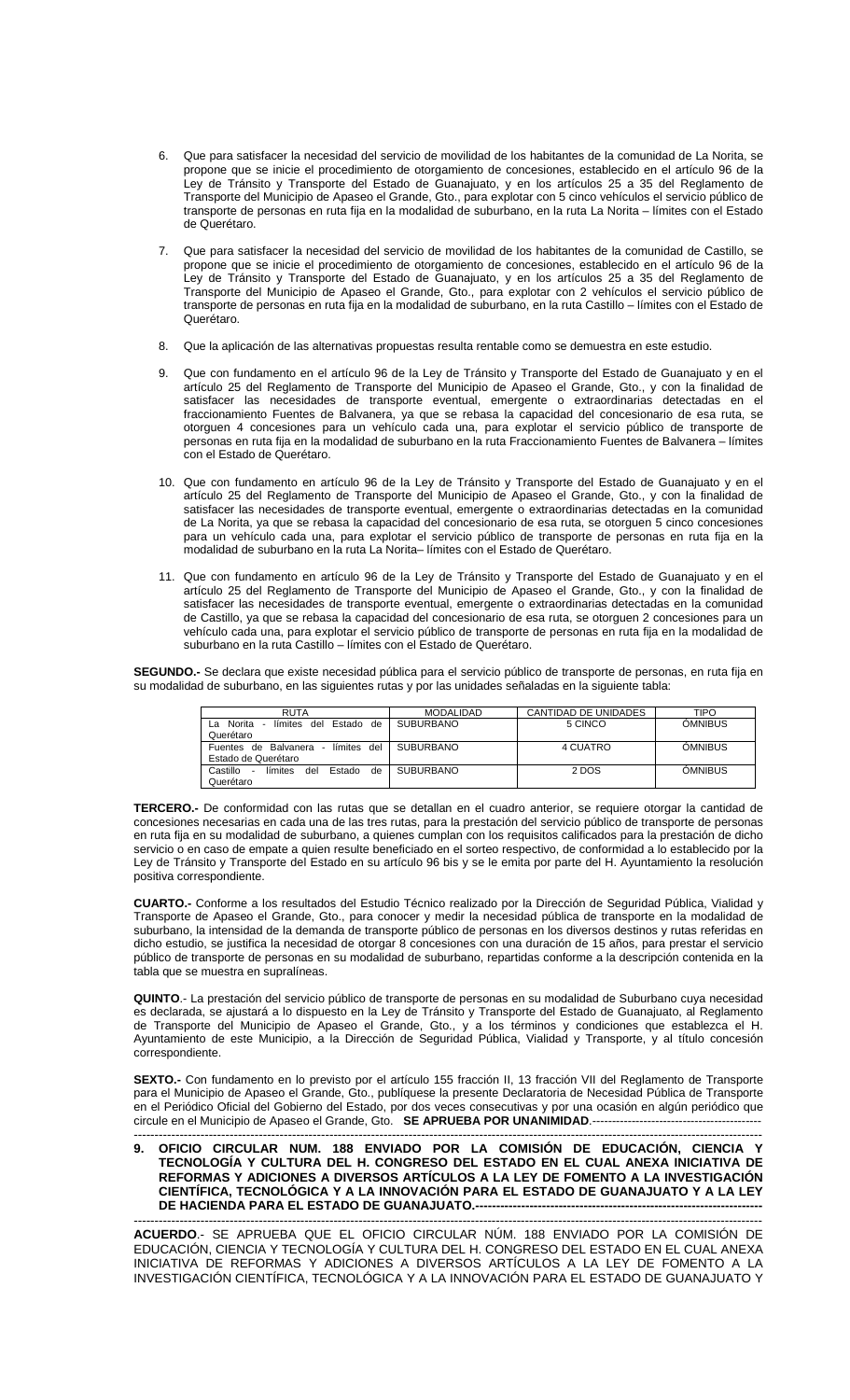A LA LEY DE HACIENDA PARA EL ESTADO DE GUANAJUATO, PASE A LA COMISIÓN DE GOBIERNO, REGLAMENTOS Y JUSTICIA MUNICIPAL. **SE APRUEBA POR UNANIMIDAD**.------------------------------------------

#### ------------------------------------------------------------------------------------------------------------------------------------------------------- **10. OFICIOS NO. OFS/1069/2012 Y OFS/1070/2012 ENVIADOS POR EL AUDITOR GENERAL DEL ÓRGANO DE FISCALIZACIÓN SUPERIOR EN EL CUAL REMITE DENUNCIA ADMINISTRATIVA DERIVADA DEL INFORME DE RESULTADOS CORRESPONDIENTE A LA REVISIÓN DE LA CUENTA PUBLICA**  PERIODO JULIO A DICIEMBRE DEL EJERCICIO FISCAL 2010.-------

------------------------------------------------------------------------------------------------------------------------------------------------------- **ACUERDO**.- ESTE H. AYUNTAMIENTO SE POR ENTERADO DEL CONTENIDO DE LOS OFICIOS NO. OFS/1069/2012 Y OFS/1070/2012 ENVIADOS POR EL AUDITOR GENERAL DEL ÓRGANO DE FISCALIZACIÓN SUPERIOR EN EL CUAL REMITE DENUNCIA ADMINISTRATIVA DERIVADA DEL INFORME DE RESULTADOS CORRESPONDIENTE A LA REVISION DE LA CUENTA PUBLICA PERIODO JULIO A DICIEMBRE DEL EJERCICIO FISCAL 2010, E INSTRUYE A LA CONTRALORÍA MUNICIPAL PARA QUE INICIE LOS PROCEDIMIENTOS CORRESPONDIENTES. **SE APRUEBA POR UNANIMIDAD**.---------------------- -------------------------------------------------------------------------------------------------------------------------------------------------------

**11. ASUNTOS GENERALES.---**

------------------------------------------------------------------------------------------------------------------------------------------------------- **I.- INTERVENCION DEL SECRETARIO DEL H. AYUNTAMIENTO, LIC. JUAN ANTONIO GARCIA OLIVEROS.-** 

------------------------------------------------------------------------------------------------------------------------------------------------------- **A).** SOLICITUD DE APOYO PARA TRASLADO DE BANDA "LA COMADREJA" A LA CIUDAD DE XALAPA, VERACRUZ, POR PARTE DEL PENTATHLÓN DEPORTIVO MILITARIZADO UNIVERSITARIO DE APASEO EL GRANDE, GTO.---------------------------------------------------------------------------------------------------------------------------------

------------------------------------------------------------------------------------------------------------------------------------------------------- EL **SÍNDICO DEL H. AYUNTAMIENTO LIC. MANUEL BAUTISTA GONZÁLEZ**, MANIFIESTA QUE HACE FALTA LA INVITACIÓN QUE LE HAYA HECHO AL PENTATHLON.------------------------------------------------------------

------------------------------------------------------------------------------------------------------------------------------------------------------- EL **REGIDOR DR. MIGUEL GIRÓN ALANÍS**, DICE QUE ESTA DE ACUERDO CON EL COMENTARIO DEL SINDICO DEL H. AYUNTAMIENTO, PERO SI LE GUSTARÍA QUE SE LE APOYARA PORQUE HA SIDO UNA INSTITUCIÓN QUE HA PUESTO EN ALTO EL MUNICIPIO DE APASEO.----------------------------------------------------

------------------------------------------------------------------------------------------------------------------------------------------------------- EL **REGIDOR ING. MANUEL GERARDO BUENROSTRO MORALES**, PROPONE QUE SE LE APOYE CON LO DEL TRANSPORTE MAS IVA.--------------------------------------------------------------------------------------------------------------

------------------------------------------------------------------------------------------------------------------------------------------------------- **ACUERDO**.- SE APRUEBA QUE DE LA PARTIDA NO. 5.2.4.0.4411 "DONATIVOS A INSTITUCIONES SIN FINES DE LUCRO" SE TOME LA CANTIDAD DE \$ 24,000.00 (VEINTICUATRO MIL PESOS 00/100M.N.) MAS IVA PARA APOYO CON PAGO DE TRANSPORTE AL PENTATHLON DEPORTIVO MILITARIZADO UNIVERSITARIO DE APASEO EL GRANDE, GTO., PARA ASISTIR A LA CONVENCIÓN NACIONAL VERACRUZ 2012, CON LA CONDICIONANTE DE QUE EL INTERESADO PRESENTE LA INVITACIÓN A DICHO EVENTO. **SE APRUEBA POR UNANIMIDAD**.-----------------------------------------------------------------------------

------------------------------------------------------------------------------------------------------------------------------------------------------- **B).** OFICIO NO. CMAPA-D-210/2012 ENVIADO POR EL DIRECTOR GENERAL DEL CMAPA EN EL CUAL PRESENTA PROPUESTAS DE ARRENDAMIENTO PARA PLANTA DE TRATAMIENTO DE AGUAS RESIDUALES EN LA COMUNIDAD DE SAN PEDRO TENANGO.---------------------------------------------------------------

------------------------------------------------------------------------------------------------------------------------------------------------------- EL **REGIDOR C.P. Y LIC. JOSÉ MANUEL RAMÍREZ MANCERA**, MANIFIESTA QUE URGE TOMAR UNA DETERMINACIÓN A VER POR CUAL SE DECIDE.----------------------------------------------------------------------------------

------------------------------------------------------------------------------------------------------------------------------------------------------- EL **PRESIDENTE MUNICIPAL DR. ERNESTO MUÑOZ LEDO OLIVEROS**, HACE EL COMENTARIO DE QUE NO HAY ALTERNATIVA PUES ESTE ADEUDO ES POR ACCIONES INCUMPLIDAS DESDE EL AÑO DE 1992 Y TIENE QUE INVOLUCRARSE LA COMUNIDAD.-----------------------------------------------------------------------------------

------------------------------------------------------------------------------------------------------------------------------------------------------- EL **REGIDOR ING. MANUEL GERARDO BUENROSTRO MORALES**, OPINA QUE HAY QUE DETERMINAR QUIEN VA A PAGAR ESTA RENTA.------------------------------------------------------------------------------------------------------

------------------------------------------------------------------------------------------------------------------------------------------------------- EL **PRESIDENTE MUNICIPAL DR. ERNESTO MUÑOZ LEDO OLIVEROS**, PROPONE QUE SE VAYA A COMISION DE HACIENDA PARA VER DE DONDE SACAR EL DINERO Y CON CUANTO VA A COOPERAR LA COMUNIDAD DE SAN PEDRO TENANGO.----------------------------------------------------------------------------------------

------------------------------------------------------------------------------------------------------------------------------------------------------- EL **SÍNDICO DEL H. AYUNTAMIENTO LIC. MANUEL BAUTISTA GONZÁLEZ**, DICE QUE ESTO SERIA LO MAS FACTIBLE, PERO FALTA DE DONDE SE VA A TOMAR EL RECURSO.-----------------------------------------------

------------------------------------------------------------------------------------------------------------------------------------------------------- EL **REGIDOR ING. MANUEL GERARDO BUENROSTRO MORALES**, COMENTA QUE EN LAS COMUNIDADES SIEMPRE SE VE AL PERSONAL DE CMAPA DE MANERA NEGATIVA.------------------------------

------------------------------------------------------------------------------------------------------------------------------------------------------- EL **REGIDOR DR. MIGUEL GIRÓN ALANÍS**, OPINA QUE URGE BUSCAR MECANISMOS PARA QUE PAGUEN EN LAS COMUNIDADES.------------------------------------------------------------------------------------------------------

------------------------------------------------------------------------------------------------------------------------------------------------------- **ACUERDO**.- SE APRUEBA QUE EL OFICIO NO. CMAPA-D-210/2012 ENVIADO POR EL DIRECTOR GENERAL DEL CMAPA EN EL CUAL PRESENTA PROPUESTAS DE ARRENDAMIENTO PARA PLANTA DE TRATAMIENTO DE AGUAS RESIDUALES EN LA COMUNIDAD DE SAN PEDRO TENANGO, PASE A LA COMISIÓN DE HACIENDA, PATRIMONIO Y CUENTA PUBLICA PARA SU ANÁLISIS Y POSTERIOR DICTAMEN CONJUNTAMENTE CON EL COMITÉ MUNICIPAL DE AGUA POTABLE Y ALCANTARILLADO (CMAPA). **SE APRUEBA POR UNANIMIDAD.------**

------------------------------------------------------------------------------------------------------------------------------------------------------- **C)**. OFICIO NO. DDU/852/07/12 ENVIADO POR EL DIRECTOR DE DESARROLLO URBANO EN EL CUAL PRESENTA PROYECTO DE DICTAMEN PARA AUTORIZAR CAMBIO DE DENSIDAD HABITACIONAL EN UNA FRACCIÓN DEL PREDIO "EL CARRIZAL".--------------------------------------------------------------------------------------

------------------------------------------------------------------------------------------------------------------------------------------------------- EL **REGIDOR ING. MANUEL GERARDO BUENROSTRO MORALES**, MANIFIESTAS QUE NO ESTA DE ACUERDO EN QUE ESTE PUNTO FORME PARTE DE LOS ASUNTOS GENERALES, POR LA RAZÓN DE